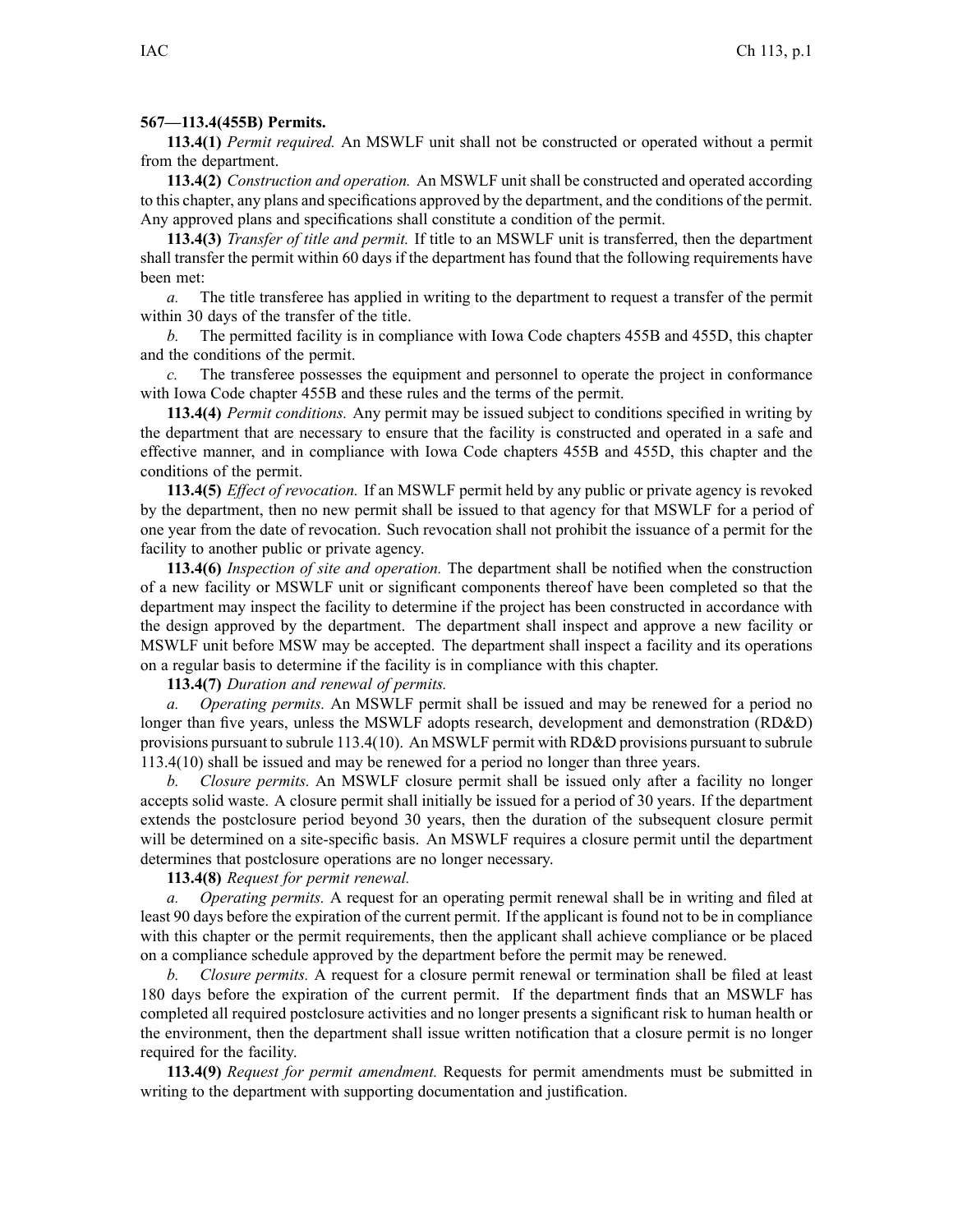**113.4(10)** *RD&D permits.* The department may issue an RD&D permit that overrides the applicable portions of this chapter, as listed below, without issuing <sup>a</sup> variance. A permit amendment from the department for leachate recirculation only does not require an RD&D permit.

*a.* The department may issue an RD&D permit for <sup>a</sup> new MSWLF unit, existing MSWLF unit, or lateral expansion, for which the owner or operator proposes to utilize innovative and new methods which vary from either or both of the following criteria, provided that the MSWLF unit has a leachate collection system designed and constructed to maintain less than <sup>a</sup> 30-cm (i.e., 12-inch) depth of leachate on the liner:

(1) The run-on control systems in subrule 113.7(8); and

(2) The liquids restrictions in subparagraph 113.8(1)*"b"*(3).

*b.* The department may issue <sup>a</sup> permit for <sup>a</sup> new MSWLF unit, existing MSWLF unit, or lateral expansion, for which the owner or operator proposes to utilize innovative and new methods which vary from the final cover criteria of subrules 113.12(1) and 113.12(2), provided that the MSWLF unit owner or operator demonstrates that the infiltration of liquid through the alternative cover system will not cause contamination of groundwater or surface water, or cause leachate depth on the liner to exceed 30 cm (i.e., 12 inches).

*c.* Any permit issued under subrule 113.4(10) must include such terms and conditions at least as protective as the criteria for MSWLFs to ensure protection of human health and the environment. Such permits shall:

(1) Provide for the construction and operation of such facilities as necessary, for not longer than three years, unless renewed as provided in paragraph 113.4(10)*"e"*;

(2) Provide that the MSWLF unit must receive only those types and quantities of municipal solid waste and nonhazardous wastes which the department deems appropriate for the purposes of determining the efficacy and performance capabilities of the technology or process;

(3) Include such requirements as necessary to protect human health and the environment, including such requirements as necessary for testing and providing information to the department with respec<sup>t</sup> to the operation of the facility;

(4) Require the owner or operator of an MSWLF unit permitted under subrule 113.4(10) to submit an annual repor<sup>t</sup> to the department showing whether and to what extent the site is progressing in attaining project goals. The repor<sup>t</sup> shall also include <sup>a</sup> summary of all monitoring and testing results, as well as any other operating information specified by the department in the permit; and

(5) Require compliance with all criteria in this chapter, excep<sup>t</sup> as permitted undersubrule 113.4(10).

*d.* The department may order an immediate termination of all operations at the facility allowed under subrule 113.4(10) or other corrective measures at any time the department determines that the overall goals of the project are not being attained, including protection of human health or the environment.

*e.* Any permit issued under subrule 113.4(10) shall not exceed 3 years, and each renewal of <sup>a</sup> permit may not exceed 3 years.

(1) The total term for <sup>a</sup> permit for <sup>a</sup> project including renewals may not exceed 12 years; and

(2) During permit renewal, the applicant shall provide <sup>a</sup> detailed assessment of the project showing the status with respec<sup>t</sup> to achieving project goals, <sup>a</sup> list of problems and the status with respec<sup>t</sup> to problem resolutions, and any other requirements that the department determines necessary for permit renewal.

**113.4(11)** *Factors in permit issuance decisions.* The department may reques<sup>t</sup> that additional information be submitted for review to make <sup>a</sup> permit issuance decision. The department may review and inspect the facility, its agents and operators, and compliance history. The department may consider compliance with related requirements, such as financial assurance and comprehensive planning. The department may review whether or not <sup>a</sup> good-faith effort to maintain compliance and protect human health and the environment is being made, and whether <sup>a</sup> compliance schedule is being followed.

**113.4(12)** *Notice and public participation in the MSWLF permit issuance and postpermit actions process.*

*a.* For the purposes of this subrule, "postpermit actions" includes permit renewals and requests for major facility modifications as defined below: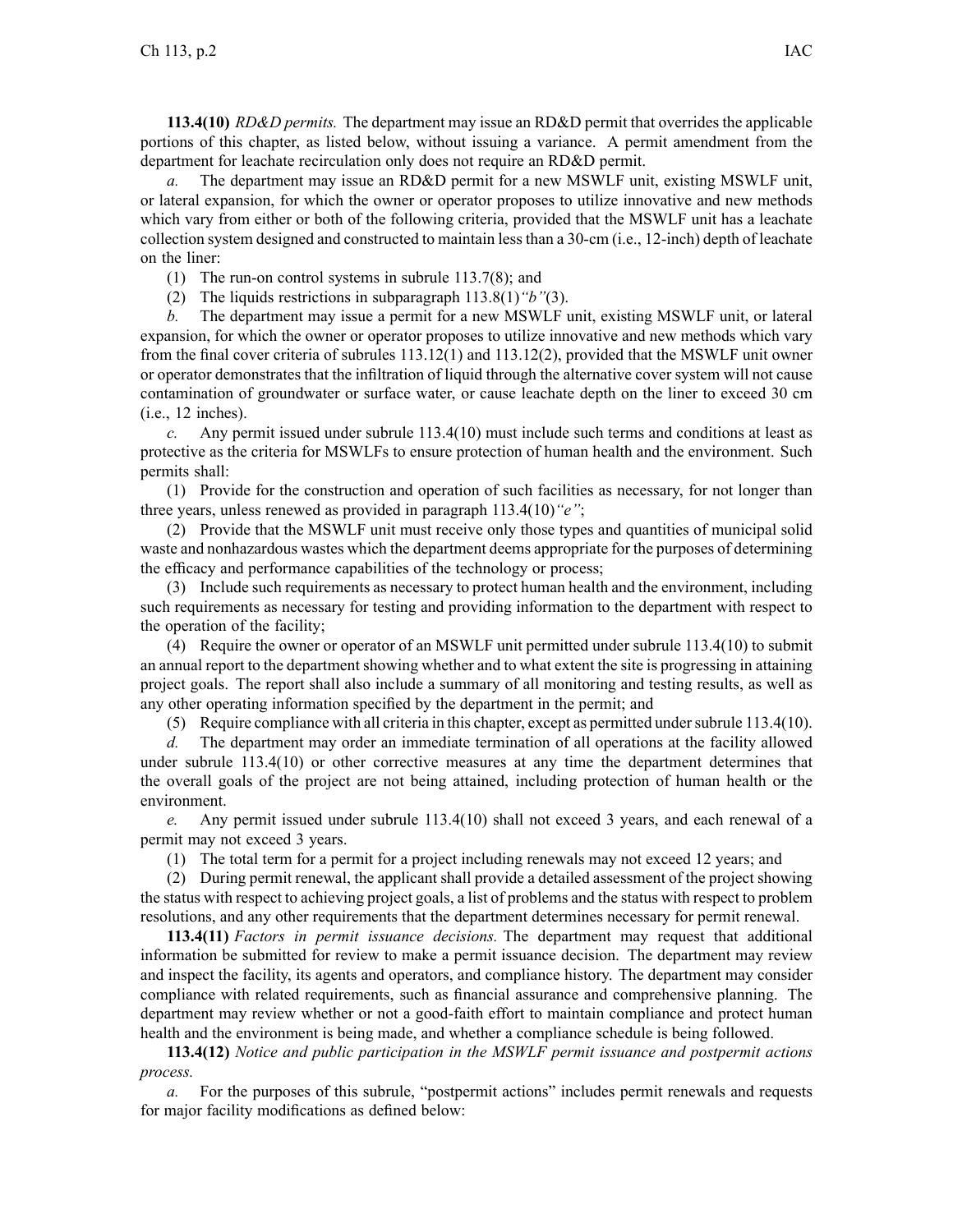(1) Change in an MSWLF facility boundary or an MSWLF unit.

- (2) Application for an RD&D permit pursuan<sup>t</sup> to subrule 113.4(10).
- (3) Installation of <sup>a</sup> landfill gas collection system.
- (4) Application for <sup>a</sup> closure permit for <sup>a</sup> MSWLF unit.
- (5) Transfer of an MSWLF permit to <sup>a</sup> new owner.
- (6) Variance from this chapter under rule 567—113.15(455B).
- (7) Change in the postclosure land use of the property.

(8) Other significant permit actions that are determined by the department to require public notice and participation. Such actions may include requests to change any of the requirements set forth as special provisions in the permit.

*b.* Prior to the issuance of approval or denial for an MSWLF permit or postpermit action, public notice shall be circulated in <sup>a</sup> manner designed to inform interested and potentially interested persons of the permit or postpermit action request. Procedures for the circulation of public notice shall include at least the following procedures:

(1) Upon receipt of the permit application or postpermit action request, the department shall make <sup>a</sup> determination of whether public notice is required in accordance with this subrule. If the determination is made that public notice is required, then the department shall prepare the public notice which shall be circulated by the owner or operator within the service area of the MSWLF by posting the public notice near the entrance to the MSWLF; and by publishing the public notice in periodicals or, if appropriate, in <sup>a</sup> newspaper(s) of general circulation.

(2) The public notice shall be mailed by the department to any person upon reques<sup>t</sup> and posted on the department's Web site.

*c.* The department shall provide <sup>a</sup> period of not less than 30 days following the date of the public notice during which time interested persons may submit their written views with respec<sup>t</sup> to the MWSLF permit application or postpermit action request. All written comments submitted during the 30-day comment period shall be retained by the department and considered by the department in the formulation of the department's final determinations with respec<sup>t</sup> to the permit application or postpermit action request. The period for comment may be extended at the discretion of the department.

*d.* The contents of the public notice shall include at least the following:

- (1) The name, address, and telephone number of the department.
- (2) The name and address of each applicant.

(3) A brief description of each applicant's activities or operations which result in the submittal of the permit application or postpermit action request.

(4) A statement that any person may submit written and signed comments, or may reques<sup>t</sup> <sup>a</sup> public hearing, or both, on the proposed permit or postpermit action request. A statement of procedures to reques<sup>t</sup> <sup>a</sup> public hearing pursuan<sup>t</sup> to paragraph 113.4(12)*"e"* shall be included.

(5) Locations where copies of the permit application or postpermit action reques<sup>t</sup> may be reviewed, including the closest department field office, and the times at which the copies shall be available for public inspection.

*e.* The applicant, any interested agency, person or group of persons may reques<sup>t</sup> or petition for <sup>a</sup> public hearing with respec<sup>t</sup> to an MSWLF permit application or postpermit action request. Any such reques<sup>t</sup> shall clearly state issues and topics to be addressed at the hearing. Any such reques<sup>t</sup> or petition for public hearing must be filed with the department within the 30-day period prescribed in paragraph 113.4(12)*"c"* and shall indicate the interest of the party filing such reques<sup>t</sup> and the reasons why <sup>a</sup> hearing is warranted. The department shall hold an informal and noncontested case hearing if there is a significant public interest (including the filing of requests or petitions for such hearing) in holding such <sup>a</sup> hearing. Frivolous or insubstantial requests for hearing may be denied by the department. Instances of doubt should be resolved in favor of holding the hearing. Any hearing requested pursuan<sup>t</sup> to this subrule shall be held in the service area of the MSWLF, or other appropriate area at the discretion of the department.

*f.* If the department determines that <sup>a</sup> public hearing is warranted, then the department shall prepare the public notice of the hearing. Public notice of any hearing held shall be circulated at least as widely as was the notice of the permit application or postpermit action request.